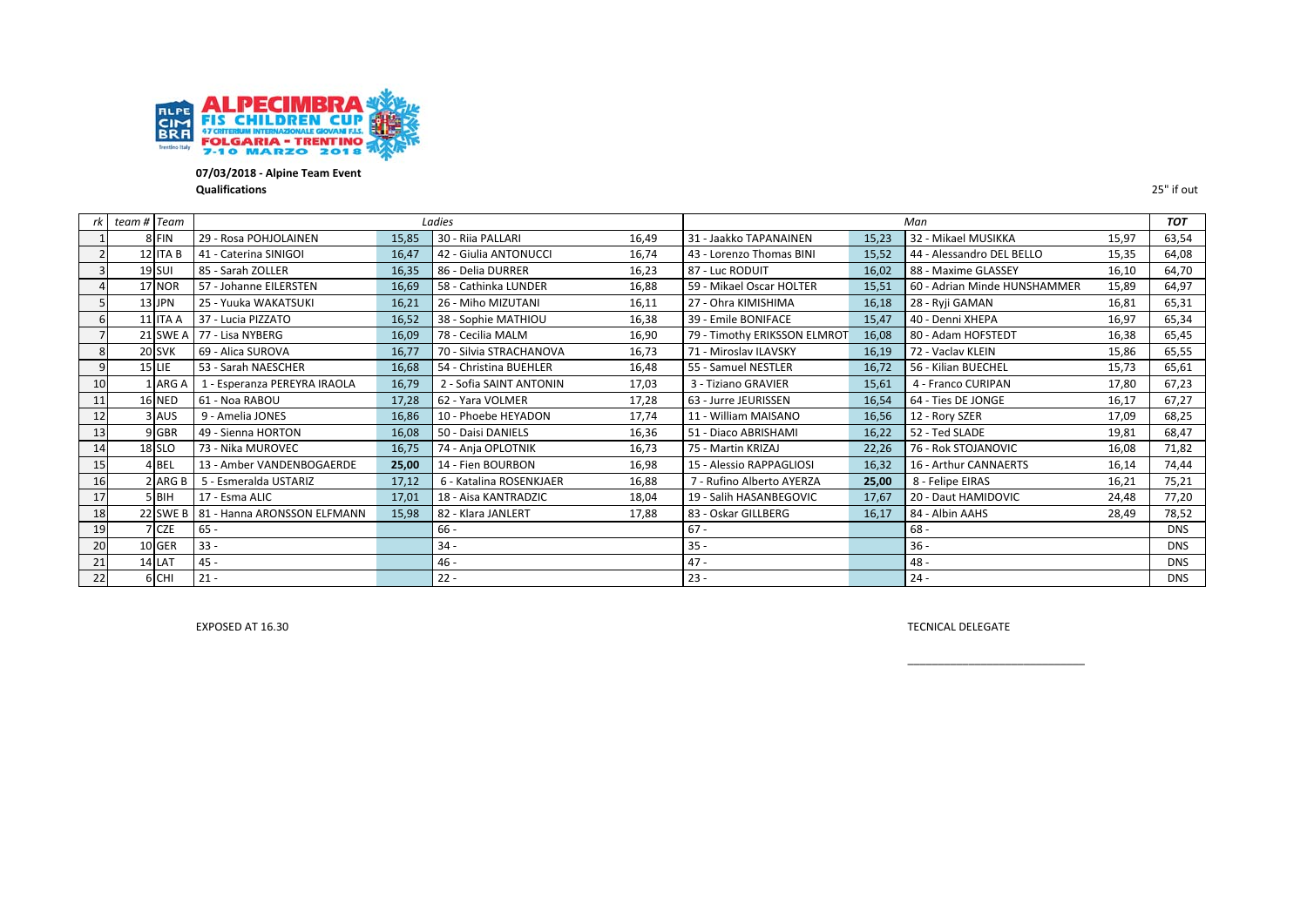

|   |                    |                                               | Name Country             | Points           | Time           | Time           | Points                     | Country Name             |                                                  |                     |
|---|--------------------|-----------------------------------------------|--------------------------|------------------|----------------|----------------|----------------------------|--------------------------|--------------------------------------------------|---------------------|
|   | 16                 |                                               | ARG B                    |                  |                |                |                            | <b>FIN</b>               |                                                  | 1                   |
|   | $\mathbf{1}$       | 5 - Esmeralda USTARIZ                         | ARG B                    | 0                | 17,80          | 16,01          | $\mathbf{1}$               | <b>FIN</b>               | 29 - Rosa POHJOLAINEN                            | $\mathbf 1$         |
|   | 3                  | 7 - Rufino Alberto AYERZA                     | ARG B                    | 0                | 25,00          | 15,70          | $\mathbf{1}$               | <b>FIN</b>               | 31 - Jaakko TAPANAINEN                           | 3                   |
|   | $\overline{2}$     | 6 - Katalina ROSENKJAER                       | ARG B                    | 0                | 16,70          | 16,33          | $\mathbf{1}$               | <b>FIN</b>               | 30 - Riia PALLARI                                | $\overline{2}$      |
|   | 4                  | 8 - Felipe EIRAS                              | ARG B                    | 0                | 25,00          | 16,14          | $\mathbf 1$                | <b>FIN</b>               | 32 - Mikael MUSIKKA                              | 4                   |
|   |                    |                                               |                          | 0                | 41,70          | 31,71          | $\overline{4}$             | Q                        |                                                  |                     |
|   |                    |                                               |                          |                  | 84,50          | 64,18          |                            |                          |                                                  |                     |
|   | 9                  |                                               | LIE                      |                  |                |                |                            | <b>SVK</b>               |                                                  | 8                   |
|   | 1                  | 53 - Sarah NAESCHER                           | LIE                      | $\mathbf{1}$     | 16,38          | 16,72          | 0                          | <b>SVK</b>               | 69 - Alica SUROVA                                | 1                   |
|   | 3<br>2             | 55 - Samuel NESTLER<br>54 - Christina BUEHLER | LIE<br>LIE               | 0<br>$\mathbf 1$ | 17,04<br>16,01 | 16,20<br>22,12 | $\mathbf 1$<br>0           | <b>SVK</b><br><b>SVK</b> | 71 - Miroslav ILAVSKY<br>70 - Silvia STRACHANOVA | 3<br>$\overline{2}$ |
|   | 4                  | 56 - Kilian BUECHEL                           | LIE                      | 0                | 16,36          | 15,61          | $\mathbf 1$                | <b>SVK</b>               | 72 - Vaclav KLEIN                                | 4                   |
|   |                    |                                               |                          | $\overline{2}$   | 32,37          | 32,33          | $\overline{2}$             | Q                        |                                                  |                     |
|   |                    |                                               |                          |                  | 65,79          | 70,65          |                            |                          |                                                  |                     |
|   | 12                 |                                               | <b>AUS</b>               |                  |                |                |                            | <b>JPN</b>               |                                                  | 5                   |
|   | $\mathbf 1$        | 9 - Amelia JONES                              | <b>AUS</b>               | $\mathbf{1}$     | 17,05          | 25,00          | $\mathbf 0$                | <b>JPN</b>               | 25 - Yuuka WAKATSUKI                             | 1                   |
|   | 3                  | 11 - William MAISANO                          | <b>AUS</b>               | 0                | 15,97          | 15,90          | $\mathbf{1}$               | <b>JPN</b>               | 27 - Ohra KIMISHIMA                              | 3                   |
|   | $\overline{2}$     | 10 - Phoebe HEYADON                           | <b>AUS</b>               | 0                | 18,34          | 16,25          | $\mathbf{1}$               | <b>JPN</b>               | 26 - Miho MIZUTANI                               | $\overline{2}$      |
|   | 4                  | 12 - Rory SZER                                | <b>AUS</b>               | 0                | 17,16          | 16,86          | 1                          | JPN                      | 28 - Ryji GAMAN                                  | 4                   |
|   |                    |                                               |                          | $\mathbf{1}$     | 33,02          | 32,15          | 3                          | Q                        |                                                  |                     |
|   |                    |                                               |                          |                  | 68,52          | 74,01          |                            |                          |                                                  |                     |
|   | 13                 |                                               | <b>GBR</b>               |                  |                |                |                            | <b>NOR</b>               |                                                  | 4                   |
|   | 1                  | 49 - Sienna HORTON                            | <b>GBR</b>               | $\mathbf{1}$     | 16,73          | 17,01          | 0                          | <b>NOR</b>               | 57 - Johanne EILERSTEN                           | 1                   |
|   | 3<br>2             | 51 - Diaco ABRISHAMI<br>50 - Daisi DANIELS    | <b>GBR</b><br><b>GBR</b> | 0<br>0           | 25,00<br>16,86 | 16,08<br>16,41 | $\mathbf 1$<br>$\mathbf 1$ | <b>NOR</b><br><b>NOR</b> | 59 - Mikael Oscar HOLTER<br>58 - Cathinka LUNDER | 3<br>$\overline{2}$ |
|   | 4                  | 52 - Ted SLADE                                | <b>GBR</b>               | 0                | 22,72          |                | $\mathbf 1$                | <b>NOR</b>               | 60 - Adrian Minde HUNSHA                         | 4                   |
|   |                    |                                               |                          | $\mathbf{1}$     | 39,45          | 15,63<br>32,04 | 3                          | Q                        |                                                  |                     |
|   |                    |                                               |                          |                  |                |                |                            |                          |                                                  |                     |
|   |                    |                                               |                          |                  | 81,31          | 65,13          |                            |                          |                                                  |                     |
|   | 14<br>$\mathbf{1}$ | 73 - Nika MUROVEC                             | <b>SLO</b><br><b>SLO</b> | 0                | 16,37          | 16,16          | $\mathbf{1}$               | SUI<br>SUI               | 85 - Sarah ZOLLER                                | 3<br>$\mathbf 1$    |
|   | 3                  | 75 - Martin KRIZAJ                            | <b>SLO</b>               | 0                | 25,00          | 16,03          | $\mathbf{1}$               | SUI                      | 87 - Luc RODUIT                                  | 3                   |
|   | 2                  | 74 - Anja OPLOTNIK                            | <b>SLO</b>               | 0                | 16,58          | 16,42          | $\mathbf{1}$               | SUI                      | 86 - Delia DURRER                                | $\overline{2}$      |
|   | 4                  | 76 - Rok STOJANOVIC                           | <b>SLO</b>               | 0                | 16,63          | 16,08          | $\mathbf{1}$               | SUI                      | 88 - Maxime GLASSEY                              | 4                   |
|   |                    |                                               |                          | $\Omega$         | 33,00          | 32,19          | $\overline{4}$             | Q                        |                                                  |                     |
|   |                    |                                               |                          |                  | 74,58          | 64,69          |                            |                          |                                                  |                     |
|   | 11                 |                                               | <b>NED</b>               |                  |                |                |                            | <b>ITA A</b>             |                                                  | 6                   |
|   | 1                  | 61 - Noa RABOU                                | <b>NED</b>               | 1                | 17,61          | 18,08          | 0                          | <b>ITA A</b>             | 37 - Lucia PIZZATO                               | 1                   |
|   | 3                  | 63 - Jurre JEURISSEN                          | <b>NED</b>               | 0                | 16,45          | 15,71          | $\mathbf{1}$               | <b>ITA A</b>             | 39 - Emile BONIFACE                              | 3                   |
| U | 2                  | 62 - Yara VOLMER                              | <b>NED</b>               | 0                | 16,98          | 16,71          | $\mathbf{1}$               | <b>ITA A</b>             | 38 - Sophie MATHIOU                              | 2                   |
|   | 4                  | 64 - Ties DE JONGE                            | <b>NED</b>               | $\mathbf 1$      | 15,95          | 25,00          | 0                          | <b>ITA A</b>             | 40 - Denni XHEPA                                 | 4                   |
|   |                    |                                               |                          | $\overline{2}$   | 32,93          | 32,42          | $\overline{2}$             | Q                        |                                                  |                     |
|   | 10                 |                                               | ARG A                    |                  | 66,99          | 75,50          |                            | SWE A                    |                                                  | 7                   |
|   | 1                  | 1 - Esperanza PEREYRA IRA                     | ARG A                    | 0                | 25,00          | 16,35          | 1                          | SWE A                    | 77 - Lisa NYBERG                                 | 1                   |
|   | 3                  | 3 - Tiziano GRAVIER                           | ARG A                    | 1                | 16,07          | 16,38          | 0                          | SWE A                    | 79 - Timothy ERIKSSON ELN                        | 3                   |
|   | 2                  | 2 - Sofia SAINT ANTONIN                       | ARG A                    | 0                | 18,61          | 17,26          | $\mathbf{1}$               | SWE A                    | 78 - Cecilia MALM                                | $\overline{2}$      |
|   | 4                  | 4 - Franco CURIPAN                            | ARG A                    | 0                | 17,71          | 15,92          | 1                          | SWE A                    | 80 - Adam HOFSTEDT                               | 4                   |
|   |                    |                                               |                          | $\mathbf{1}$     | 34,68          | 32,27          | 3                          | Q                        |                                                  |                     |
|   |                    |                                               |                          |                  | 77,39          | 65,91          |                            |                          |                                                  |                     |
|   | 15                 |                                               | BEL                      |                  |                |                |                            | <b>ITAB</b>              |                                                  | $\overline{2}$      |
|   | $\mathbf{1}$       | 13 - Amber VANDENBOGAE                        | BEL                      | 0                | 18,22          | 17,29          | 1                          | <b>ITAB</b>              | 41 - Caterina SINIGOI                            | 1                   |
|   | 3                  | 15 - Alessio RAPPAGLIOSI                      | BEL                      | 0                | 16,95          | 15,51          | 1                          | <b>ITAB</b>              | 43 - Lorenzo Thomas BINI                         | 3                   |
|   | 2                  | 14 - Fien BOURBON                             | <b>BEL</b>               | 0                | 17,16          | 17,03          | $\mathbf{1}$               | ITA B                    | 42 - Giulia ANTONUCCI                            | $\overline{2}$      |
|   | 4                  | 16 - Arthur CANNAERTS                         | BEL                      | 0                | 25,00          | 15,60          | 1                          | <b>ITAB</b>              | 44 - Alessandro DEL BELLO                        | 4                   |
|   |                    |                                               |                          | 0                | 34,11<br>77,33 | 32,54<br>65,43 | 4                          | Q                        |                                                  |                     |
|   |                    |                                               |                          |                  |                |                |                            |                          |                                                  |                     |

Heats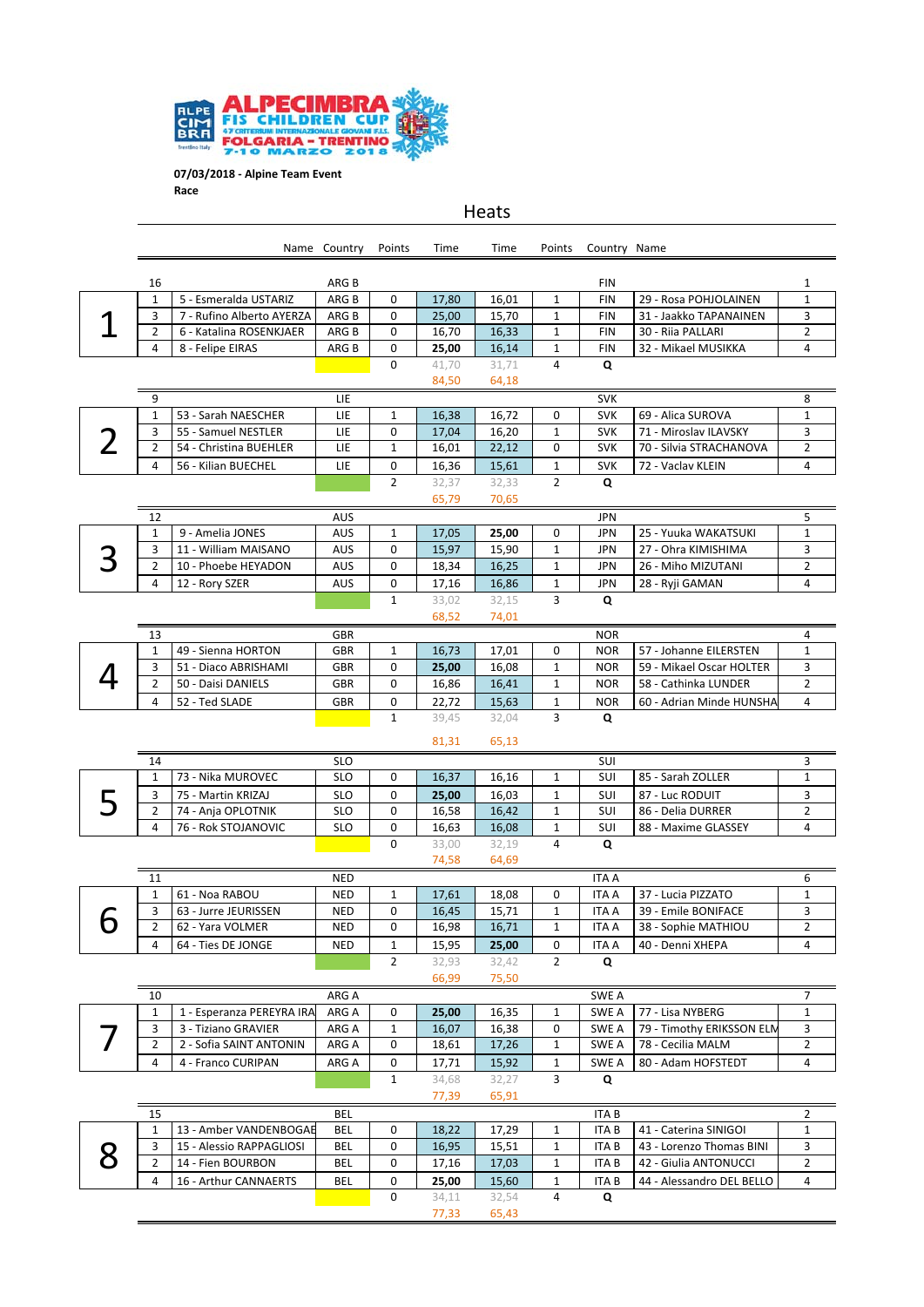

 $\equiv$ 

| <b>Quarter Final</b> |  |                     |  |      |      |  |                     |  |  |  |
|----------------------|--|---------------------|--|------|------|--|---------------------|--|--|--|
|                      |  | Name Country Points |  | Time | Time |  | Points Country Name |  |  |  |
|                      |  |                     |  |      |      |  |                     |  |  |  |

| 8 |                         | <b>SVK</b> |   |       |       | <b>FIN</b> |                        |  |
|---|-------------------------|------------|---|-------|-------|------------|------------------------|--|
|   | 69 - Alica SUROVA       | <b>SVK</b> | 0 | 25,00 | 15,80 | <b>FIN</b> | 29 - Rosa POHJOLAINEN  |  |
|   | 71 - Miroslav ILAVSKY   | <b>SVK</b> | 0 | 25,00 | 15.62 | <b>FIN</b> | 31 - Jaakko TAPANAINEN |  |
|   | 70 - Silvia STRACHANOVA | <b>SVK</b> | 0 | 17.90 | 16.64 | <b>FIN</b> | 30 - Rija PALLARI      |  |
| 4 | 72 - Vaclav KLEIN       | <b>SVK</b> |   | 16,21 | 16,30 | <b>FIN</b> | 32 - Mikael MUSIKKA    |  |
|   |                         |            |   | 34.11 | 31.42 | Q          |                        |  |
|   |                         |            |   | 84.11 | 64,36 |            |                        |  |

|   | 5 |                      | <b>JPN</b> |   |       |       |   | <b>NOR</b> |                          | $\overline{a}$ |
|---|---|----------------------|------------|---|-------|-------|---|------------|--------------------------|----------------|
|   |   | 25 - Yuuka WAKATSUKI | JPN        | 0 | 16.75 | 16.54 |   | <b>NOR</b> | 57 - Johanne EILERSTEN   |                |
| Л |   | 27 - Ohra KIMISHIMA  | <b>JPN</b> | 0 | 16,16 | 15,81 |   | <b>NOR</b> | 59 - Mikael Oscar HOLTER |                |
|   |   | 26 - Miho MIZUTANI   | JPN        |   | 15,96 | 17,30 | 0 | <b>NOR</b> | 58 - Cathinka LUNDER     |                |
|   | 4 | 28 - Ryji GAMAN      | <b>JPN</b> | 0 | 17,11 | 15,61 |   | <b>NOR</b> | 60 - Adrian Minde HUNSHA | 4              |
|   |   |                      |            |   | 32,12 | 32.15 |   | Q          |                          |                |
|   |   |                      |            |   | 65,98 | 65,26 |   |            |                          |                |

|                               | 6 |                     | <b>ITA A</b> |   |       |       | SUI |                     | $\overline{a}$ |
|-------------------------------|---|---------------------|--------------|---|-------|-------|-----|---------------------|----------------|
|                               |   | 37 - Lucia PIZZATO  | <b>ITA A</b> | 0 | 16,55 | 16,38 | SUI | 85 - Sarah ZOLLER   |                |
| ◢<br>$\overline{\phantom{a}}$ |   | 39 - Emile BONIFACE | <b>ITA A</b> | 0 | 15,88 | 15,48 | SUI | 87 - Luc RODUIT     |                |
|                               |   | 38 - Sophie MATHIOU | <b>ITA A</b> | 0 | 16.84 | 16,18 | SUI | 86 - Delia DURRER   |                |
|                               |   | 40 - Denni XHEPA    | <b>ITA A</b> | 0 | 16,84 | 16,19 | SUI | 88 - Maxime GLASSEY |                |
|                               |   |                     |              | 0 | 32.43 | 31,66 | Q   |                     |                |
|                               |   |                     |              |   | 66,11 | 64.23 |     |                     |                |

|        |                           | SWE A |   |       |       |   | <b>ITAB</b> |                           | $\overline{2}$ |
|--------|---------------------------|-------|---|-------|-------|---|-------------|---------------------------|----------------|
|        | 77 - Lisa NYBERG          | SWE A |   | 16,39 | 16,83 | 0 | <b>ITAB</b> | 41 - Caterina SINIGOI     |                |
| ◢<br>⌒ | 79 - Timothy ERIKSSON ELM | SWE A |   | 16,89 | 25,00 | 0 | <b>ITAB</b> | 43 - Lorenzo Thomas BINI  |                |
|        | 78 - Cecilia MALM         | SWE A | 0 | 16,88 | 16,65 |   | <b>ITAB</b> | 42 - Giulia ANTONUCCI     |                |
|        | 80 - Adam HOFSTEDT        | SWE A | 0 | 16,41 | 15,73 |   | <b>ITAB</b> | 44 - Alessandro DEL BELLO |                |
|        |                           |       |   | 32,80 | 32.38 |   | Q           |                           |                |
|        |                           |       |   | 66,57 | 74,21 |   |             |                           |                |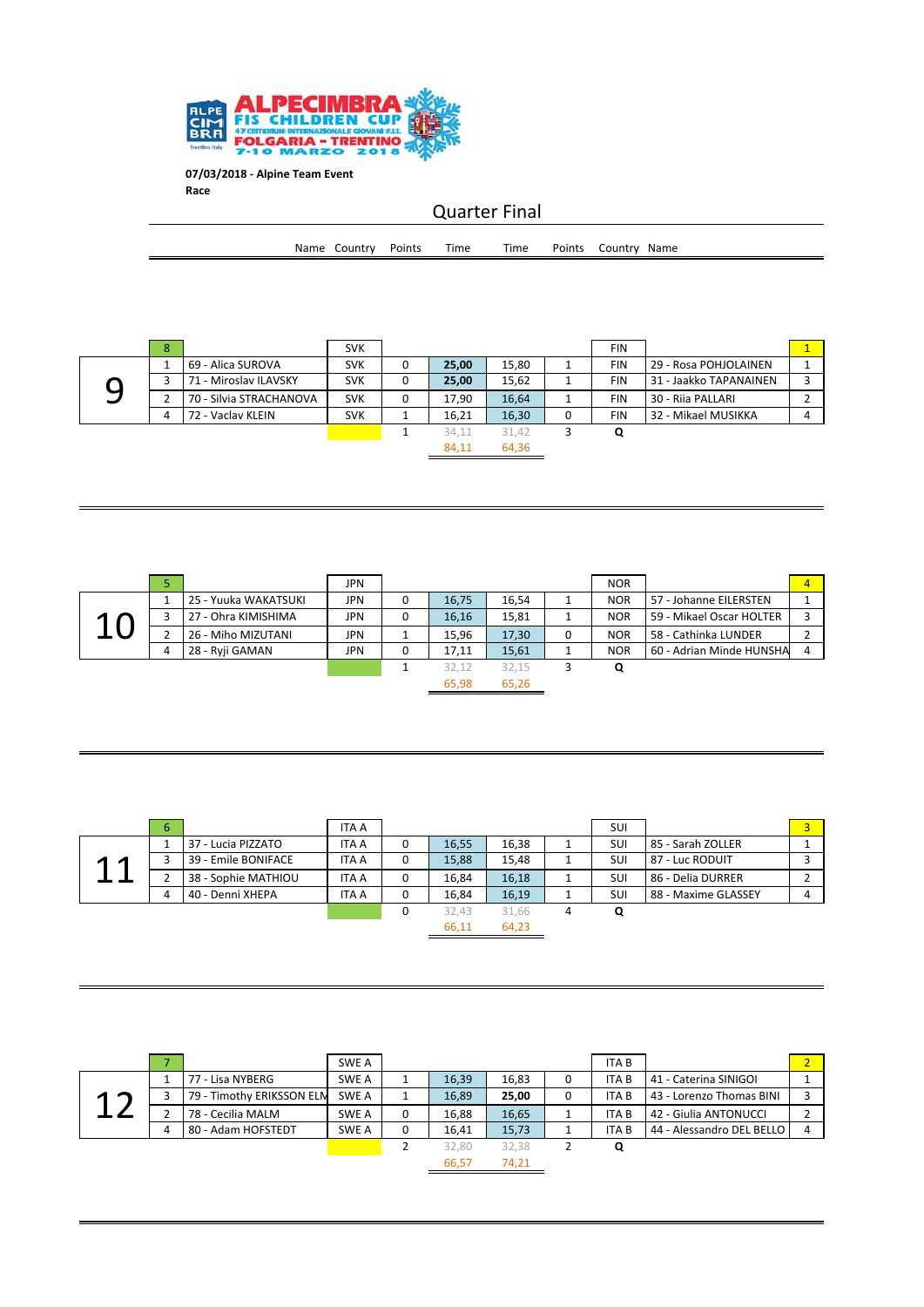

Semi Final

| Name | Country | Points | Time | Time | Points | Name<br>Country |
|------|---------|--------|------|------|--------|-----------------|
|      |         |        |      |      |        |                 |

|                 | 4 |                          | <b>NOR</b>         |   |       |       | <b>FIN</b>   |                        |  |
|-----------------|---|--------------------------|--------------------|---|-------|-------|--------------|------------------------|--|
|                 |   | 57 - Johanne EILERSTEN   | <b>NOR</b>         | 0 | 16,67 | 15,72 | <b>FIN</b>   | 29 - Rosa POHJOLAINEN  |  |
| $\triangleleft$ |   | 59 - Mikael Oscar HOLTER | <b>NOR</b>         | 0 | 16.08 | 15.44 | <b>FIN</b>   | 31 - Jaakko TAPANAINEN |  |
|                 |   | 58 - Cathinka LUNDER     | <b>NOR</b>         |   | 16.46 | 16.52 | <b>FIN</b>   | 30 - Rija PALLARI      |  |
|                 |   | 60 - Adrian Minde HUNSHA | <b>NOR</b>         |   | 15,59 | 15,91 | <b>FIN</b>   | 32 - Mikael MUSIKKA    |  |
|                 |   |                          | <b>Small Final</b> |   | 32,05 | 31.16 | <b>FINAL</b> |                        |  |
|                 |   |                          |                    |   | 64,80 | 63,59 |              |                        |  |

| 3 |                     | <b>SUI</b>   |   |       |       | <b>ITAB</b>        |                           |  |
|---|---------------------|--------------|---|-------|-------|--------------------|---------------------------|--|
|   | 85 - Sarah ZOLLER   | <b>SUI</b>   |   | 16,58 | 17,47 | ITA B              | 41 - Caterina SINIGOI     |  |
|   | 87 - Luc RODUIT     | <b>SUI</b>   |   | 15,53 | 15,59 | <b>ITAB</b>        | 43 - Lorenzo Thomas BINI  |  |
|   | 86 - Delia DURRER   | <b>SUI</b>   |   | 16.39 | 16,85 | <b>ITAB</b>        | 42 - Giulia ANTONUCCI     |  |
| 4 | 88 - Maxime GLASSEY | <b>SUI</b>   | 0 | 16,06 | 15,59 | ITA B              | 44 - Alessandro DEL BELLO |  |
|   |                     | <b>FINAL</b> |   | 31.92 | 32.44 | <b>Small Final</b> |                           |  |
|   |                     |              |   | 64,56 | 65,50 |                    |                           |  |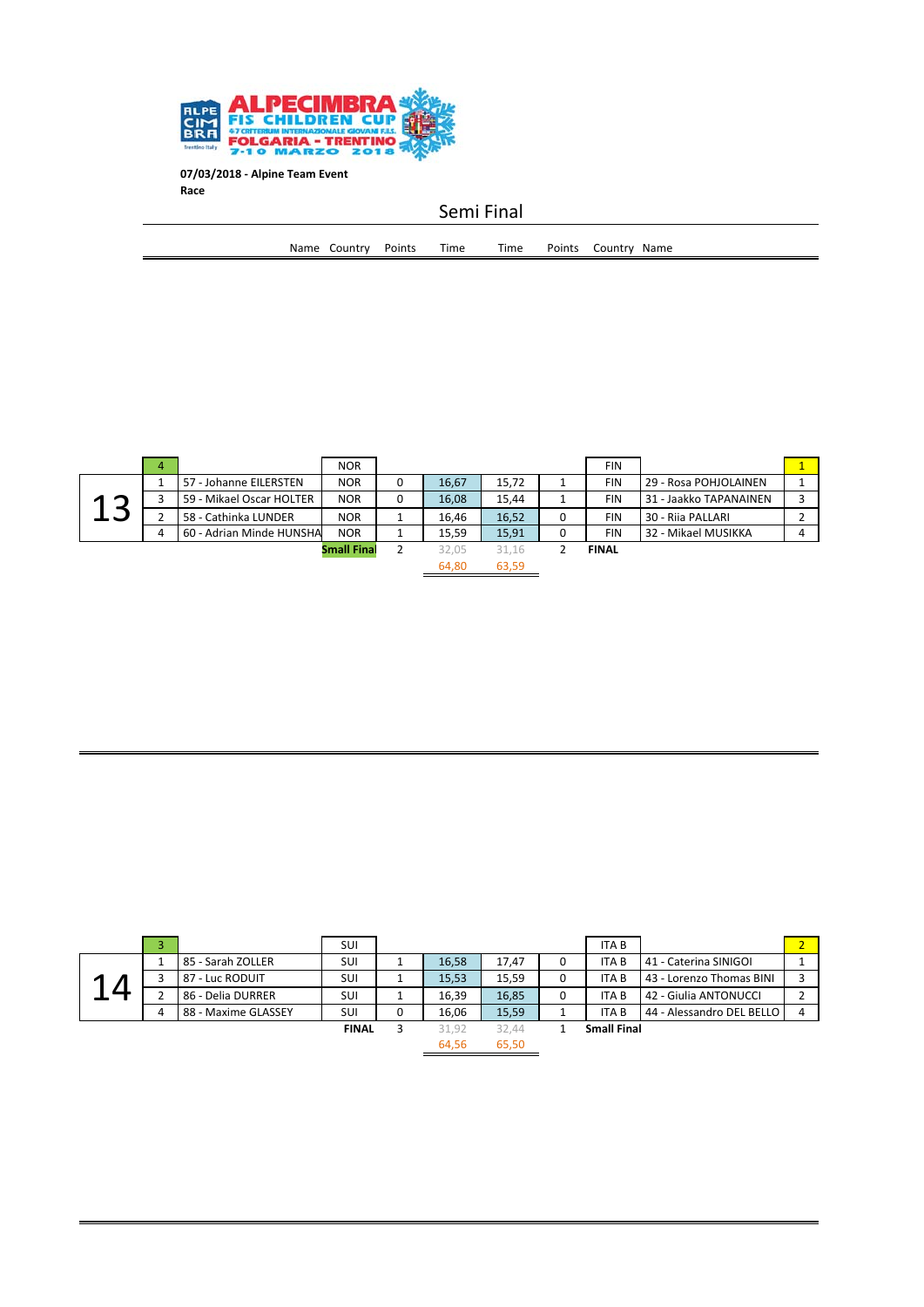

 $\equiv$ 

|  |                     | Final |      |                     |  |
|--|---------------------|-------|------|---------------------|--|
|  | Name Country Points | Time  | Time | Points Country Name |  |
|  |                     |       |      |                     |  |

|   |   |                        | <b>FIN</b>    |   |       |       | SUI        |                     |  |
|---|---|------------------------|---------------|---|-------|-------|------------|---------------------|--|
|   |   | 29 - Rosa POHJOLAINEN  | <b>FIN</b>    |   | 16,03 | 25,00 | SUI        | 85 - Sarah ZOLLER   |  |
| А |   | 31 - Jaakko TAPANAINEN | <b>FIN</b>    |   | 15,35 | 15,52 | <b>SUI</b> | 87 - Luc RODUIT     |  |
|   |   | 30 - Rija PALLARI      | <b>FIN</b>    | 0 | 25,00 | 16,53 | SUI        | 86 - Delia DURRER   |  |
|   | 4 | 32 - Mikael MUSIKKA    | FIN           | 0 | 16,13 | 16,10 | SUI        | 88 - Maxime GLASSEY |  |
|   |   |                        | <b>WINNER</b> |   | 31.38 | 32,05 | - 2.       |                     |  |
|   |   |                        |               |   | 72,51 | 73.15 |            |                     |  |

| <b>Small Final</b> |                     |  |      |      |  |                     |  |  |
|--------------------|---------------------|--|------|------|--|---------------------|--|--|
|                    | Name Country Points |  | Time | Time |  | Points Country Name |  |  |
|                    |                     |  |      |      |  |                     |  |  |

|   |   |                           | <b>ITAB</b> |   |       |       | <b>NOR</b> |                          |  |
|---|---|---------------------------|-------------|---|-------|-------|------------|--------------------------|--|
| л |   | 41 - Caterina SINIGOI     | <b>ITAB</b> | 0 | 16.87 | 16.77 | <b>NOR</b> | 57 - Johanne EILERSTEN   |  |
|   |   | 43 - Lorenzo Thomas BINI  | <b>ITAB</b> |   | 15.80 | 15.82 | <b>NOR</b> | 59 - Mikael Oscar HOLTER |  |
|   |   | 42 - Giulia ANTONUCCI     | <b>ITAB</b> | 0 | 16.73 | 16,61 | <b>NOR</b> | 58 - Cathinka LUNDER     |  |
|   | 4 | 44 - Alessandro DEL BELLO | <b>ITAB</b> |   | 15.77 | 16,67 | <b>NOR</b> | 60 - Adrian Minde HUNSHA |  |
|   |   |                           | 4.          |   | 32.50 | 32.43 | з.         |                          |  |
|   |   |                           |             |   | 65.17 | 65.87 |            |                          |  |